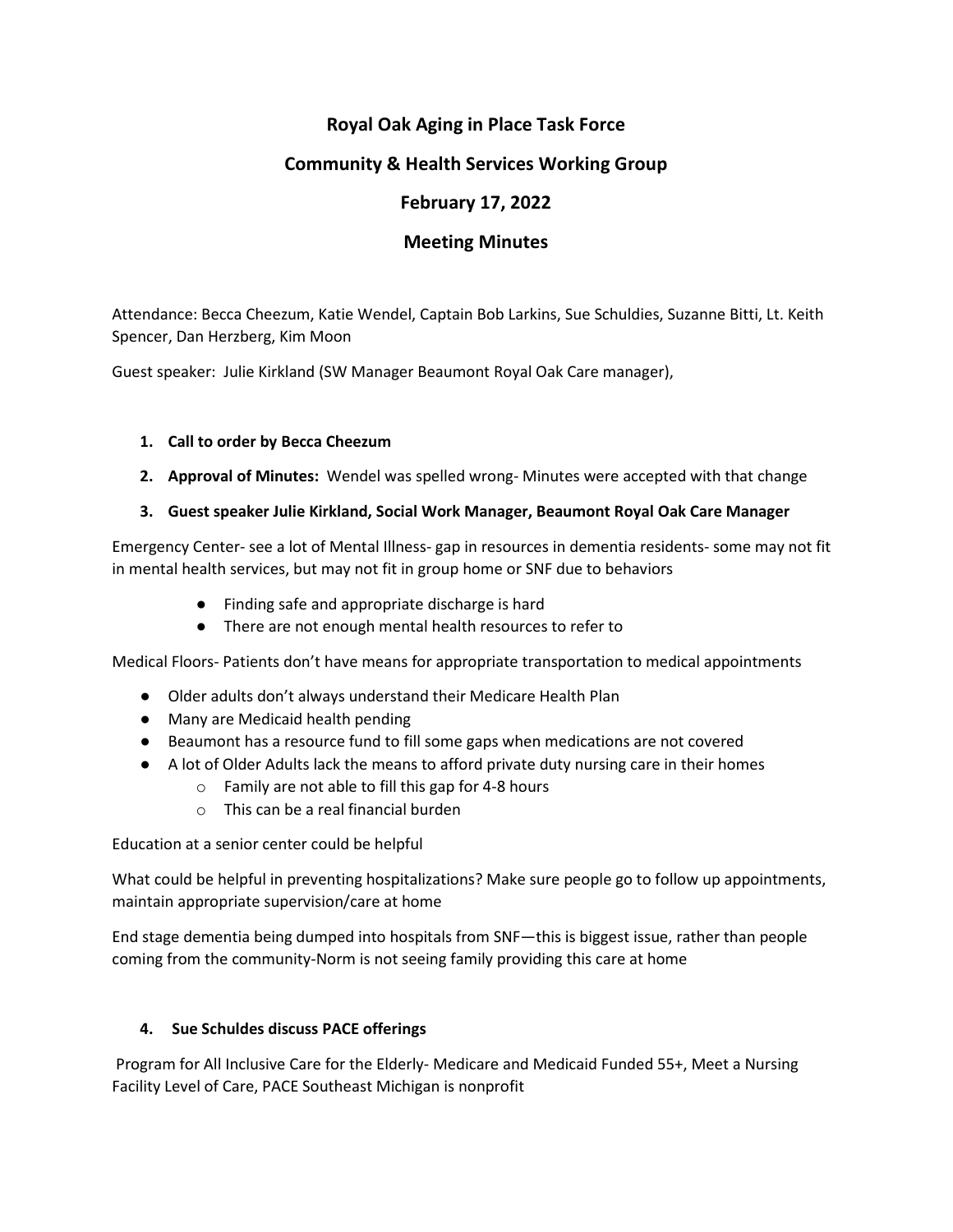There is an attempt to bring a for-profit PACE

Royal Oak would go to Southfield Site 10 mile and telegraph- 8 participants live in Royal Oak- think most are in senior housing

If you are not Medicaid eligible, you can pay a premium

Covers all of your medical care- social work- seeing doctors- hospitalization- RN Case manager oversees each case- Center open Monday-Friday

Participant arrives at center via PACE van, have breakfast, lunch, therapy, some take home frozen meals, may see a specialist, dentist, audiologist, Durable Medical Equipment, medication, dialysis, home visitsvery robust benefits compared to traditional Medicare (DME)- strong team approach

Aide comes to come to assist in getting up for the day, go to day health center, see doctor, do social activities, lunch, 2:00 come home, aid visits in evening to assist with dinner, medication, and

PACE does not install bathroom grab bars

Problems- Older family caregivers struggle to provide care, Staying in your own home with dementia, mental illness can be difficult

Have to change your doctor- pace is associated with henry ford health system- paid family caregiversother programs do this, PACE won't do this- people being over asset limits is a big barrier to PACE eligibility

855-445-4554

#### **5. Preparing questions**

a. ROSES/ Senior Center- what questions would we want them to ask

What health promotion classes/ activities do you have? Unmet needs?

EMS doesn't know where to send people- is there an easy resource to be able to send people- what do you have available, how do people engage with center

Health and Wellness- how do they inform public about crime trends/scams?

Community Alerts- for public safety issues, how are they informed (connected to phone/text system)

Roses- unmet needs, challenges, eligibility, temporary service if someone is recovering, opportunities to expand

Do they offer financial classes, budgeting, tax prep

Quarterly insight magazine includes some of these

b. Transportation- Chair of committee can come talk- getting to and from appointments

Community EMS- visit people in their homes to check vitals, take meds